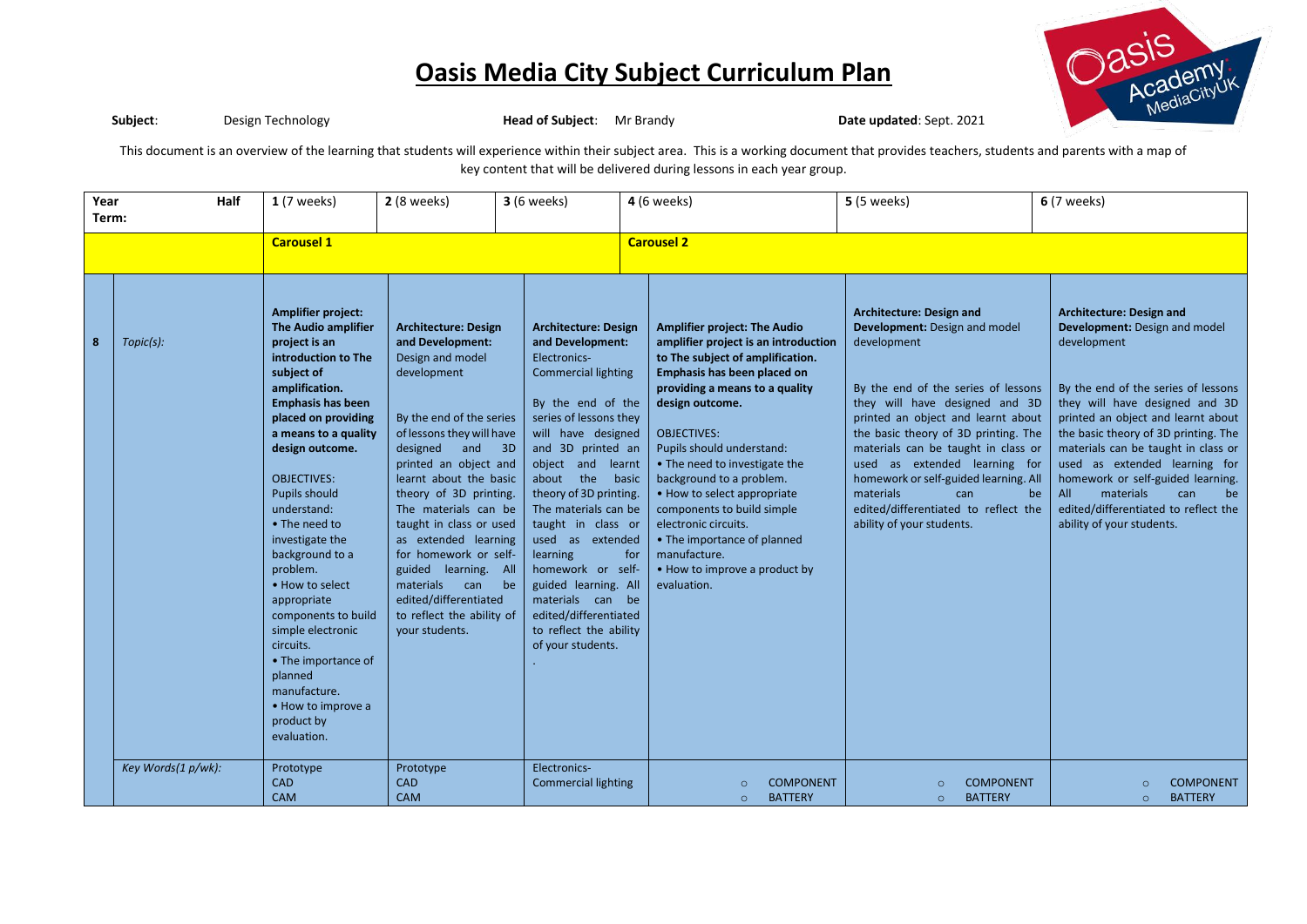

|                            |                                                                                                                                                                                                                                                                                                                                |                                                                                                                                                                                                                                                                                                                         |                                                                                                                                                                                                                                                                                                                                       |                                                                                                                                                                                                                                                                                                                                                                                                                                           |                                                                                                                                                                                                                                                                                                                                                                                                                                          | Meu <sub>re</sub>                                                                                                                                                                                                                                                                                                                                                                                                                         |
|----------------------------|--------------------------------------------------------------------------------------------------------------------------------------------------------------------------------------------------------------------------------------------------------------------------------------------------------------------------------|-------------------------------------------------------------------------------------------------------------------------------------------------------------------------------------------------------------------------------------------------------------------------------------------------------------------------|---------------------------------------------------------------------------------------------------------------------------------------------------------------------------------------------------------------------------------------------------------------------------------------------------------------------------------------|-------------------------------------------------------------------------------------------------------------------------------------------------------------------------------------------------------------------------------------------------------------------------------------------------------------------------------------------------------------------------------------------------------------------------------------------|------------------------------------------------------------------------------------------------------------------------------------------------------------------------------------------------------------------------------------------------------------------------------------------------------------------------------------------------------------------------------------------------------------------------------------------|-------------------------------------------------------------------------------------------------------------------------------------------------------------------------------------------------------------------------------------------------------------------------------------------------------------------------------------------------------------------------------------------------------------------------------------------|
|                            | <b>Tinker CAD</b><br><b>Dimensions</b><br>Scale<br>Single point<br>perspective<br>Two point<br>perspective<br>Model<br>Ergonomic<br>Anthropometrics<br><b>Planned Obsolesce</b>                                                                                                                                                | <b>Tinker CAD</b><br><b>Dimensions</b><br>Scale<br>Single point<br>perspective<br>Two point perspective<br>Model<br>Ergonomic<br>Anthropometrics<br><b>Planned Obsolesce</b>                                                                                                                                            | The use of light<br>sensors,<br>temperature<br>sensors,<br>Pressure sensors and<br>switches.<br>The use of<br>programming<br>microcontrollers as<br>counters, timers and<br>for decision making,<br>to provide<br>Functionality to<br>products and<br>processes.                                                                      | <b>RESISTOR</b><br>$\circ$<br><b>TRANSISTOR</b><br>$\circ$<br><b>LIGHT</b><br>$\circ$<br><b>EMITTING</b><br><b>DIODE</b><br><b>CAPACITOR</b><br>$\circ$<br><b>RELAY</b><br>$\circ$<br><b>DIGITAL</b><br>$\circ$<br><b>TIMER</b><br>$\circ$<br><b>AMPLIFIER</b><br>$\circ$                                                                                                                                                                 | <b>RESISTOR</b><br>$\circ$<br><b>TRANSISTOR</b><br>$\circ$<br><b>LIGHT</b><br>$\circ$<br><b>EMITTING</b><br><b>DIODE</b><br><b>CAPACITOR</b><br>$\circ$<br><b>RELAY</b><br>$\circ$<br><b>DIGITAL</b><br>$\circ$<br><b>TIMER</b><br>$\circ$<br><b>AMPLIFIER</b><br>$\circ$                                                                                                                                                                | <b>RESISTOR</b><br>$\circ$<br><b>TRANSISTOR</b><br>$\circ$<br><b>LIGHT</b><br>$\circ$<br><b>EMITTING</b><br><b>DIODE</b><br><b>CAPACITOR</b><br>$\circ$<br><b>RELAY</b><br>$\circ$<br><b>DIGITAL</b><br>$\circ$<br><b>TIMER</b><br>$\circ$<br><b>AMPLIFIER</b><br>$\circ$                                                                                                                                                                 |
| Link to context/Character: | The contemporary<br>and potential future<br>use of:<br>• automation<br>• computer aided<br>design (CAD)<br>• computer aided<br>manufacture (CAM)<br>• flexible<br>manufacturing<br>systems (FMS)<br>• just in time (JIT)<br>$\bullet$ lean<br>manufacturing<br>Career links:<br>Architecture,<br>Engineering, Town<br>planning | The contemporary and<br>potential future use of:<br>· automation<br>• computer aided<br>design (CAD)<br>• computer aided<br>manufacture (CAM)<br>• flexible<br>manufacturing systems<br>(FMS)<br>• just in time (JIT)<br>• lean manufacturing<br><b>Career links:</b><br>Architecture,<br>Engineering, Town<br>planning | The contemporary<br>and potential future<br>use of:<br>• automation<br>• computer aided<br>design (CAD)<br>• computer aided<br>manufacture (CAM)<br>• flexible<br>manufacturing<br>systems (FMS)<br>• just in time (JIT)<br>$\bullet$ lean<br>manufacturing<br><b>Career links:</b><br>Architecture,<br>Engineering, Town<br>planning | They develop their understanding<br>of designing and making by<br>investigating products and finding<br>out about the work of professional<br>designers and manufacturing<br>industry. They use computers,<br>including computer aided design<br>and manufacture (CAD/CAM) and<br>control software, as an integral<br>part of designing and making. They<br>draw on knowledge and<br>understanding from other areas of<br>the curriculum. | They develop their understanding of<br>designing and making by<br>investigating products and finding<br>out about the work of professional<br>designers and manufacturing<br>industry. They use computers,<br>including computer aided design and<br>manufacture (CAD/CAM) and control<br>software, as an integral part of<br>designing and making. They<br>draw on knowledge and<br>understanding from other areas of<br>the curriculum | They develop their understanding<br>of designing and making by<br>investigating products and finding<br>out about the work of professional<br>designers and manufacturing<br>industry. They use computers,<br>including computer aided design<br>and manufacture (CAD/CAM) and<br>control software, as an integral<br>part of designing and making. They<br>draw on knowledge and<br>understanding from other areas of<br>the curriculum. |
| <b>Assessment Type:</b>    | NE (coursework and<br>practical) 50%<br>End of Unit test 50%                                                                                                                                                                                                                                                                   | NE (coursework and<br>practical) 50%<br>End of Unit test 50%                                                                                                                                                                                                                                                            | NE (coursework and<br>practical) 50%<br>End of Unit test 50%                                                                                                                                                                                                                                                                          | NE (coursework and practical) 50%<br>End of Unit test 50%                                                                                                                                                                                                                                                                                                                                                                                 | NE (coursework and practical) 50%<br>End of Unit test 50%                                                                                                                                                                                                                                                                                                                                                                                | NE (coursework and practical) 50%<br>End of Unit test 50%                                                                                                                                                                                                                                                                                                                                                                                 |
|                            |                                                                                                                                                                                                                                                                                                                                |                                                                                                                                                                                                                                                                                                                         |                                                                                                                                                                                                                                                                                                                                       |                                                                                                                                                                                                                                                                                                                                                                                                                                           |                                                                                                                                                                                                                                                                                                                                                                                                                                          |                                                                                                                                                                                                                                                                                                                                                                                                                                           |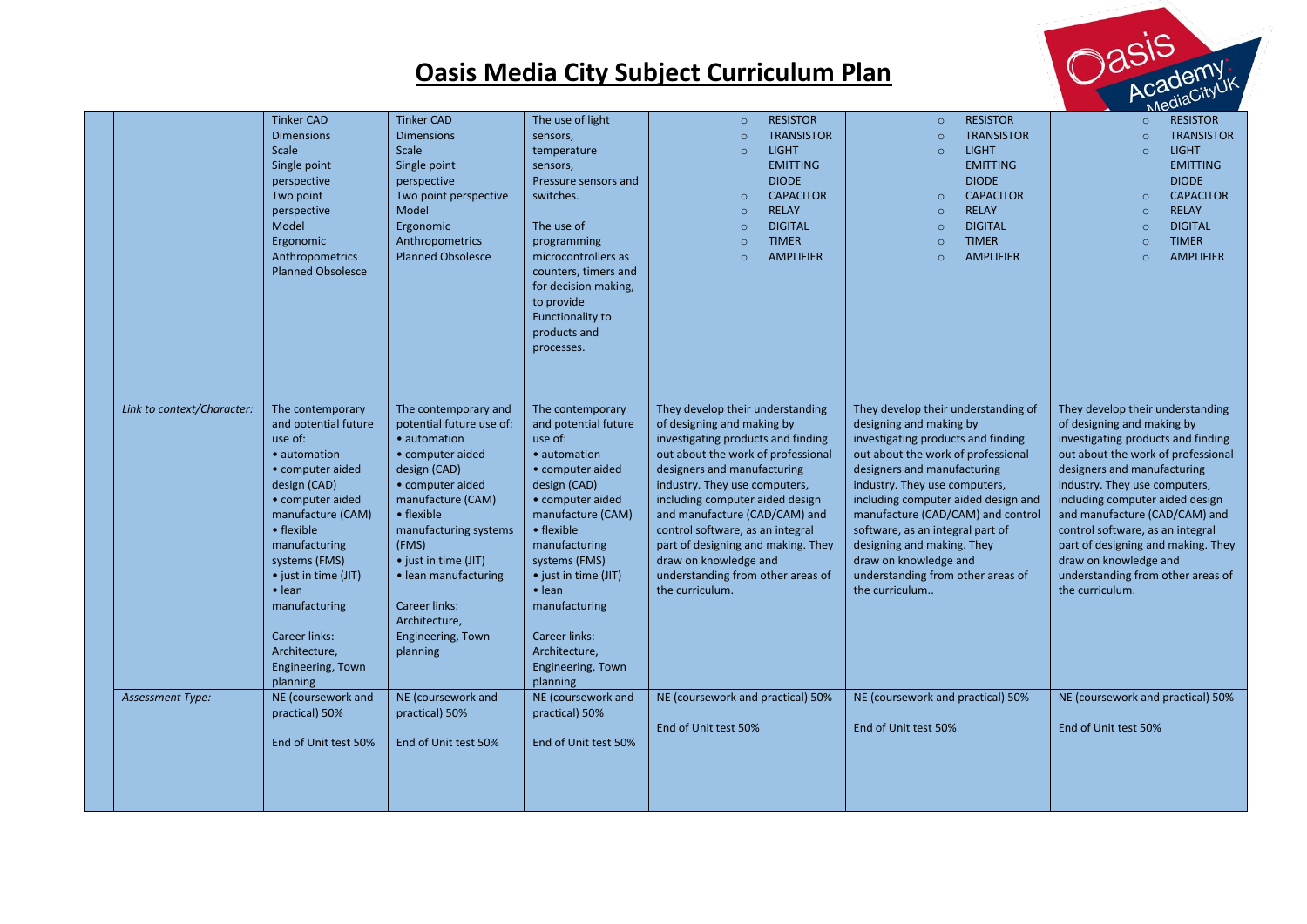

|    | <b>Mitigating Lost</b><br>Learning |                                             | using last year knowledge organisers. Will need ICT facilities                   |                                          |                                                                                            | Review of Health and Safety using the Health and safety Passports. Additional module based on CAD CAM that can to completed online Recap on Key words and recap |                                                        |
|----|------------------------------------|---------------------------------------------|----------------------------------------------------------------------------------|------------------------------------------|--------------------------------------------------------------------------------------------|-----------------------------------------------------------------------------------------------------------------------------------------------------------------|--------------------------------------------------------|
|    |                                    |                                             |                                                                                  |                                          |                                                                                            |                                                                                                                                                                 |                                                        |
|    | <b>Everyday Tasks:</b>             |                                             | CAD Cam - helps with designing increasingly technological world - strong effect. |                                          |                                                                                            |                                                                                                                                                                 |                                                        |
|    |                                    | Evaluation process from start to end.       |                                                                                  |                                          | project management - through the design process. health and safety, using tools correctly. |                                                                                                                                                                 |                                                        |
| 10 |                                    | NEA Preparation.<br>Design a educational    | NEA Preparation.<br>Design a sustainable                                         | NEA Preparation.<br>Design a sustainable | NEA Preparation. Design a<br>sustainable solution to support a                             | 2020 - 2021 GCSE NEA Start<br><b>GCSE Exam Prep</b>                                                                                                             | 2020 - 2021 GCSE NEA Start<br><b>GCSE Exam Prep</b>    |
|    |                                    | toy to support a                            | solution to support a                                                            | solution to support                      | developing country                                                                         | GCSE NEA Start: Initial Design /                                                                                                                                | GCSE NEA Start: Initial Design /                       |
|    |                                    | developing country                          | developing country                                                               | a developing                             | <b>Final Prototype</b>                                                                     | <b>Development Designs</b>                                                                                                                                      | <b>Development Designs</b>                             |
|    | Topic(s):                          | <b>REASEACH IN</b><br><b>DESIGN CONTEXT</b> | Initial Design /<br><b>Development Designs</b>                                   | country<br>Final design /                |                                                                                            | Substantial design and make task                                                                                                                                | Substantial design and make task                       |
|    |                                    | <b>GCSE Exam Prep</b>                       |                                                                                  | Modelling                                |                                                                                            | • Assessment criteria:                                                                                                                                          | • Assessment criteria:                                 |
|    |                                    |                                             | <b>GCSE Exam Prep</b>                                                            |                                          |                                                                                            | · Identifying and investigating design                                                                                                                          | · Identifying and investigating                        |
|    |                                    | <b>EXAM Prep:</b>                           | selection of materials                                                           | <b>GCSE Exam Prep</b>                    | <b>GCSE Exam Prep</b>                                                                      | possibilities<br>• Producing a design brief and                                                                                                                 | design possibilities<br>• Producing a design brief and |
|    |                                    |                                             | or                                                                               |                                          |                                                                                            | specification                                                                                                                                                   | specification                                          |
|    |                                    | new and emerging                            | components                                                                       | investigation,                           |                                                                                            | • Generating design ideas                                                                                                                                       | • Generating design ideas                              |
|    |                                    | technologies                                |                                                                                  | primary and                              | • environmental, social and                                                                | • Developing design ideas                                                                                                                                       | • Developing design ideas                              |
|    |                                    | • energy generation                         | • forces and stresses                                                            | secondary data                           | economic challenge                                                                         | • Realising design ideas                                                                                                                                        | • Realising design ideas                               |
|    |                                    | and storage<br>· developments in            | • ecological and social<br>footprint                                             |                                          | • the work of others<br>• design strategies                                                | • Analysing & evaluating                                                                                                                                        | • Analysing & evaluating<br>tolerances                 |
|    |                                    | new materials                               | • sources and origins                                                            |                                          | • communication of design ideas                                                            |                                                                                                                                                                 | • material management                                  |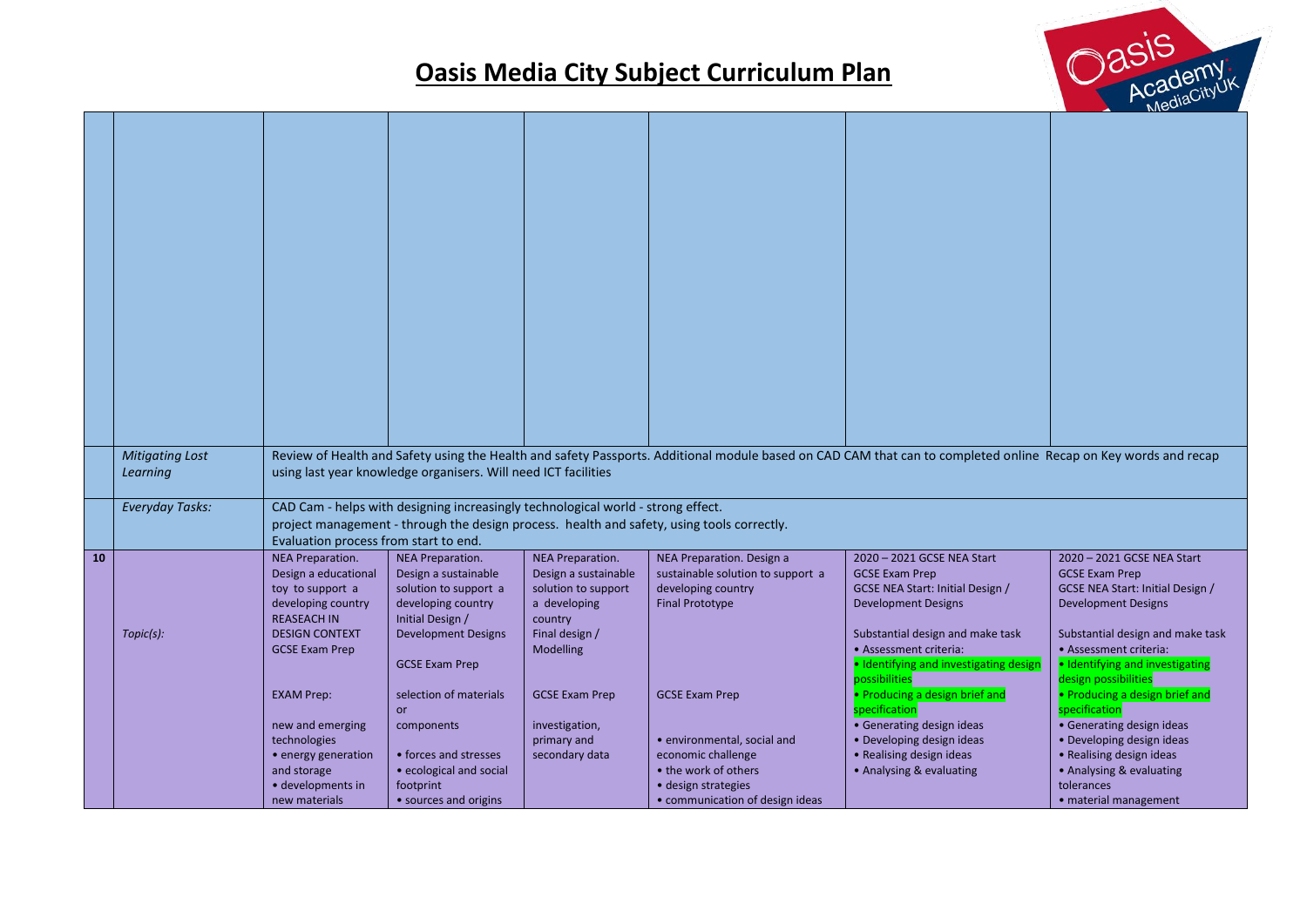



|    |                                 |                                                                                                           |                                                                                                                                                                                           |                                                                                                                                                                                                                          |                                                 |                                                                                                                                              | $M_{\odot}$                                                                   |
|----|---------------------------------|-----------------------------------------------------------------------------------------------------------|-------------------------------------------------------------------------------------------------------------------------------------------------------------------------------------------|--------------------------------------------------------------------------------------------------------------------------------------------------------------------------------------------------------------------------|-------------------------------------------------|----------------------------------------------------------------------------------------------------------------------------------------------|-------------------------------------------------------------------------------|
|    |                                 | • systems approach<br>to designing<br>· mechanical devices<br>• materials and their<br>working properties | • using and working<br>with materials<br>• stock forms, types<br>and sizes<br>• scales of production<br>• specialist techniques<br>and processes<br>• surface treatments<br>and finishes. | · environmental,<br>social and economic<br>challenge<br>• the work of others<br>· design strategies<br>• communication of<br>design ideas<br>• prototype<br>development<br>· selection of<br>materials and<br>components | • prototype development                         |                                                                                                                                              | • specialist tools and equipment<br>• specialist techniques and<br>processes. |
|    | Key Words(1 p/wk):              | Exam Key terms.<br>Knowledge<br>Organisers HT1                                                            | Exam Key terms.<br>Knowledge Organisers<br>HT <sub>2</sub>                                                                                                                                | Exam Key terms.<br>Knowledge<br>Organisers HT3                                                                                                                                                                           | Exam Key terms. Knowledge<br>Organisers HT4     |                                                                                                                                              |                                                                               |
|    | Link to context/Character:      |                                                                                                           |                                                                                                                                                                                           |                                                                                                                                                                                                                          |                                                 |                                                                                                                                              |                                                                               |
|    | <b>Assessment Type:</b>         |                                                                                                           |                                                                                                                                                                                           |                                                                                                                                                                                                                          |                                                 |                                                                                                                                              |                                                                               |
|    |                                 |                                                                                                           | CAD Cam - helps with designing increasingly technological world - strong effect.                                                                                                          |                                                                                                                                                                                                                          |                                                 |                                                                                                                                              |                                                                               |
|    | <b>Everyday Tasks:</b>          | Evaluation process from start to end.                                                                     | project management - through the design process. health and safety, using tools correctly.                                                                                                |                                                                                                                                                                                                                          |                                                 |                                                                                                                                              |                                                                               |
|    | <b>Mitigating Lost Learning</b> |                                                                                                           |                                                                                                                                                                                           |                                                                                                                                                                                                                          |                                                 | Drop down days for the completion of coursework and practical refreshers. Recap on Key words and recap using last year knowledge organisers. |                                                                               |
| 11 | Topic(s):                       | <b>GCSE NEA Start: Initial</b><br>Design / Development<br><b>Designs</b>                                  | <b>GCSE NEA Start: Final</b><br>design / Modelling                                                                                                                                        | <b>GCSE NEA Start:</b><br>Final design / Final<br>Prototype /<br>Evaluations                                                                                                                                             | <b>GCSE Exam Prep</b><br><b>Revision Topics</b> | <b>GCSE Exam Prep</b><br><b>Revision Topics</b>                                                                                              | N/A                                                                           |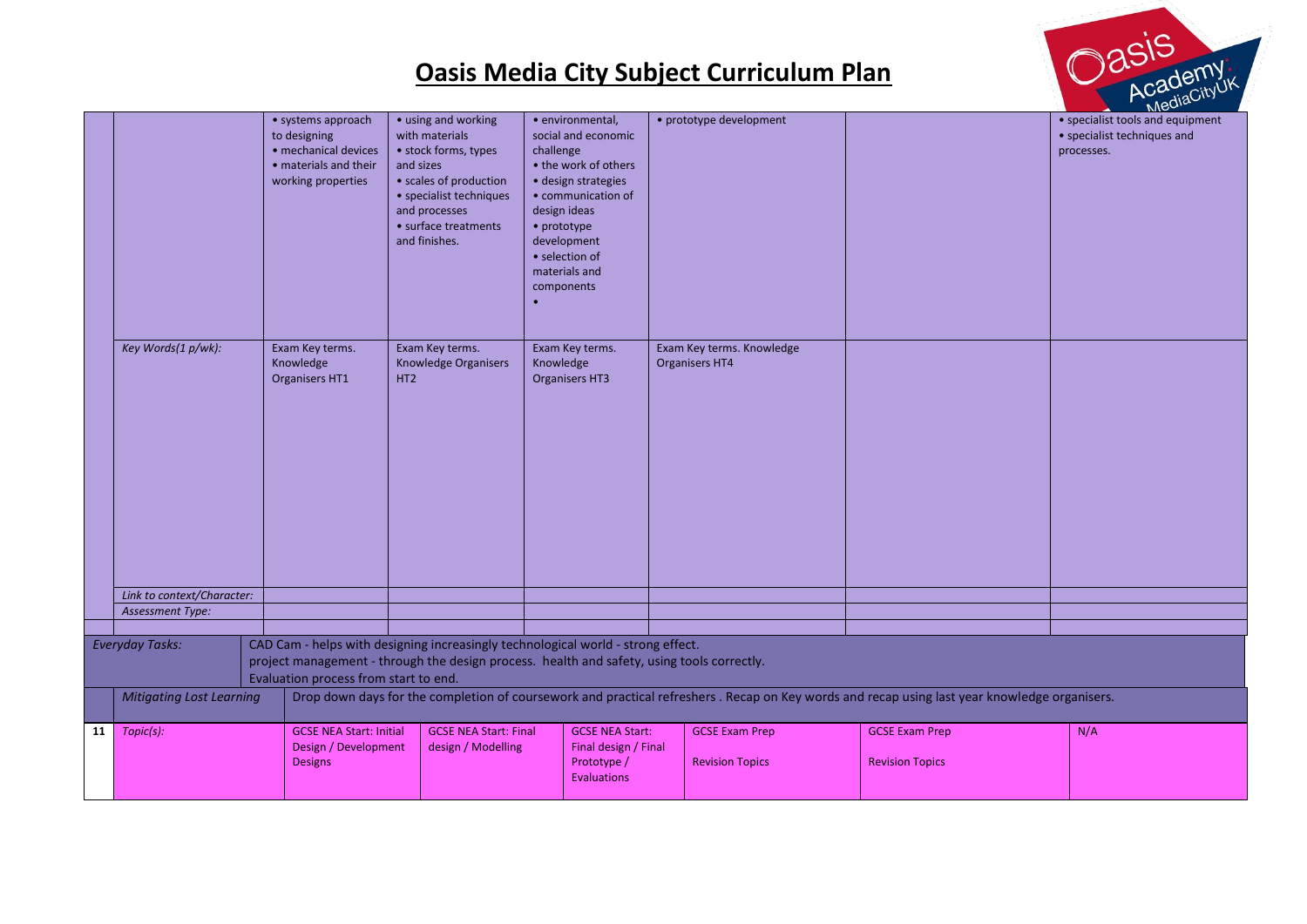

|                                                                                                                                                                          |                             |                             |                        |                                         |                                                |  | Neur- |
|--------------------------------------------------------------------------------------------------------------------------------------------------------------------------|-----------------------------|-----------------------------|------------------------|-----------------------------------------|------------------------------------------------|--|-------|
|                                                                                                                                                                          | Substantial design and      | Substantial design and      | Substantial design     | <b>Section A - Core technical</b>       | <b>Section A</b> $-$ Core technical principles |  |       |
|                                                                                                                                                                          | make task                   | make task                   | and make task          | principles (20 marks)                   | $(20$ marks)                                   |  |       |
|                                                                                                                                                                          | • Assessment criteria:      | • Assessment criteria:      | • Assessment           | A mixture of multiple choice            | A mixture of multiple choice and               |  |       |
|                                                                                                                                                                          | · Identifying and           | · Identifying and           | criteria:              | and short answer questions              | short answer questions assessing a             |  |       |
|                                                                                                                                                                          | investigating design        | investigating design        | • Identifying and      | assessing a breadth of                  | breadth of technical                           |  |       |
|                                                                                                                                                                          | possibilities               | possibilities               | investigating design   | technical                               | knowledge and understanding.                   |  |       |
|                                                                                                                                                                          | • Producing a design        | • Producing a design        | possibilities          | knowledge and understanding.            |                                                |  |       |
|                                                                                                                                                                          | brief and specification     | brief and specification     | • Producing a design   |                                         | <b>Section B - Specialist technical</b>        |  |       |
|                                                                                                                                                                          | • Generating design         | • Generating design         | brief and              | <b>Section B</b> - Specialist technical | principles (30 marks)                          |  |       |
|                                                                                                                                                                          | ideas                       | <b>ideas</b>                | specification          | principles (30 marks)                   | Several short answer questions (2-5            |  |       |
|                                                                                                                                                                          | • Developing design         | • Developing design         | • Generating design    | Several short answer questions          | marks) and one extended response to            |  |       |
|                                                                                                                                                                          | ideas                       | <b>ideas</b>                | ideas                  | (2-5 marks) and one extended            | assess a more in                               |  |       |
|                                                                                                                                                                          | • Realising design ideas    | • Realising design ideas    | • Developing design    | response to assess a more in            | depth knowledge of technical                   |  |       |
|                                                                                                                                                                          | • Analysing &               | • Analysing & evaluating    | ideas                  | depth knowledge of technical            | principles.                                    |  |       |
|                                                                                                                                                                          | evaluating                  |                             | • Realising design     | principles.                             |                                                |  |       |
|                                                                                                                                                                          |                             |                             | ideas                  |                                         | <b>Section C</b> – Designing and making        |  |       |
|                                                                                                                                                                          |                             |                             | • Analysing &          | <b>Section C</b> – Designing and        | principles (50 marks)                          |  |       |
|                                                                                                                                                                          |                             |                             | evaluating             | making principles (50 marks)            | A mixture of short answer and                  |  |       |
|                                                                                                                                                                          |                             |                             |                        | A mixture of short answer and           | extended response questions.                   |  |       |
|                                                                                                                                                                          |                             |                             |                        | extended response questions.            |                                                |  |       |
|                                                                                                                                                                          |                             |                             |                        |                                         |                                                |  |       |
| Key Words(1 p/wk):                                                                                                                                                       | Exam Key terms.             | Exam Key terms.             | Exam Key terms.        | Exam Key terms. Knowledge               | Exam Key terms. Knowledge                      |  |       |
|                                                                                                                                                                          | <b>Knowledge Organisers</b> | <b>Knowledge Organisers</b> | Knowledge              | <b>Organisers HT4</b>                   | <b>Organisers HT5</b>                          |  |       |
|                                                                                                                                                                          | HT1                         | HT <sub>2</sub>             | <b>Organisers HT3</b>  |                                         |                                                |  |       |
| Link to context/Character:                                                                                                                                               |                             |                             |                        |                                         |                                                |  |       |
| <b>Assessment Type:</b>                                                                                                                                                  | 5 April 2019                | 5 April 2019                | 5 April 2019           | 22 May 2020 Exam for GCSE               | 22 May 2020 Exam for GCSE Design &             |  |       |
|                                                                                                                                                                          | Coursework deadline         | Coursework deadline         | Coursework             | Design & Technology (8552/W)            | Technology (8552/W)                            |  |       |
|                                                                                                                                                                          | for GCSE Design &           | for GCSE Design &           | deadline for GCSE      | Series: June 2020                       | Series: June 2020                              |  |       |
|                                                                                                                                                                          | Technology                  | Technology                  | Design &<br>Technology | Start time: pm                          | Start time: pm                                 |  |       |
|                                                                                                                                                                          |                             |                             |                        | Duration: 2h                            | Duration: 2h                                   |  |       |
|                                                                                                                                                                          |                             |                             |                        |                                         |                                                |  |       |
| Drop down days for the completion of coursework and practical refreshers. Recap on theory on pre-recorded lessons on Microsoft stream<br><b>Mitigating Lost Learning</b> |                             |                             |                        |                                         |                                                |  |       |
|                                                                                                                                                                          |                             |                             |                        |                                         |                                                |  |       |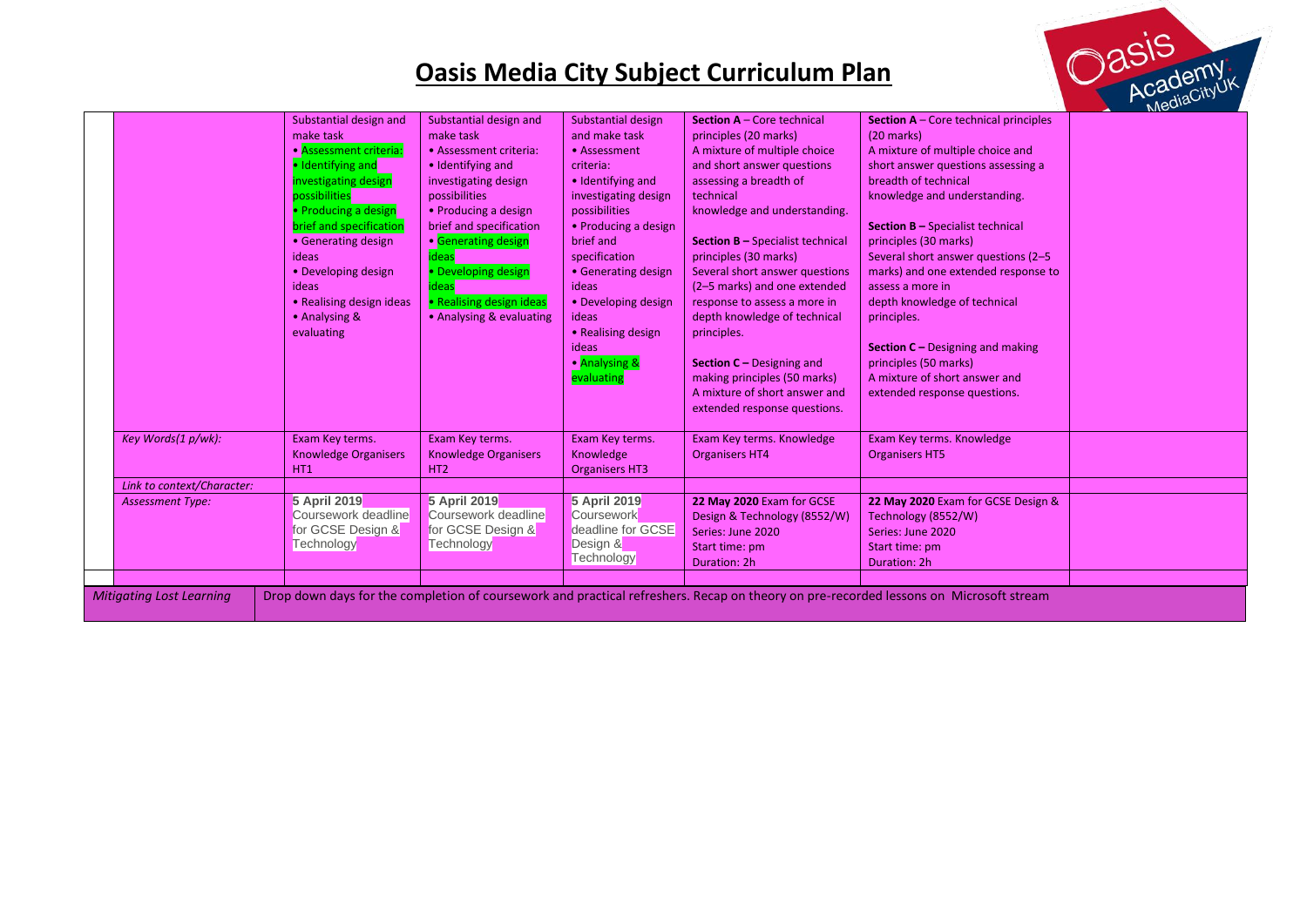

#### **Key Questions:**

1. What is the overarching intent for your curriculum?

To prepare students to participate confidently and successfully in an increasingly technological world. Students will gain awareness and learn from wider influences on Design and Technology including historical, social, cultural, environmental and economic factors. Students will get the opportunity to work creatively when designing and making and apply technical and practical expertise.

Design and Technology specification sets out the knowledge, understanding and skills required to undertake the iterative design process of exploring, creating and evaluating. The majority of the specification should be delivered through the practical application of this knowledge and understanding.

2. How does this curriculum build student's knowledge of the world around them both locally and nationally?

Design and Technology specification sets out the knowledge, understanding and skills required to undertake the iterative design process of exploring, creating and evaluating. The majority of the specification should be delivered through the practical application of this knowledge and understanding. From KS3 there is a strong focus in careers, using building contractors such a Laing O 'Rouke and architectural focus, working with practitioners from Middlewood Lock.

3. How is this curriculum designed to engage students and develop a passion for the subject?

Design and Technology (D&T) is the inspiring, rigorous and practical subject which prepares all young people to live and work in the designed and made world. The curriculum builds on the knowledge that they acquire from year 7. With design technology, electronic, graphic design, architecture, CAD CAM are all a part of the projects that progressively build towards their GCSE.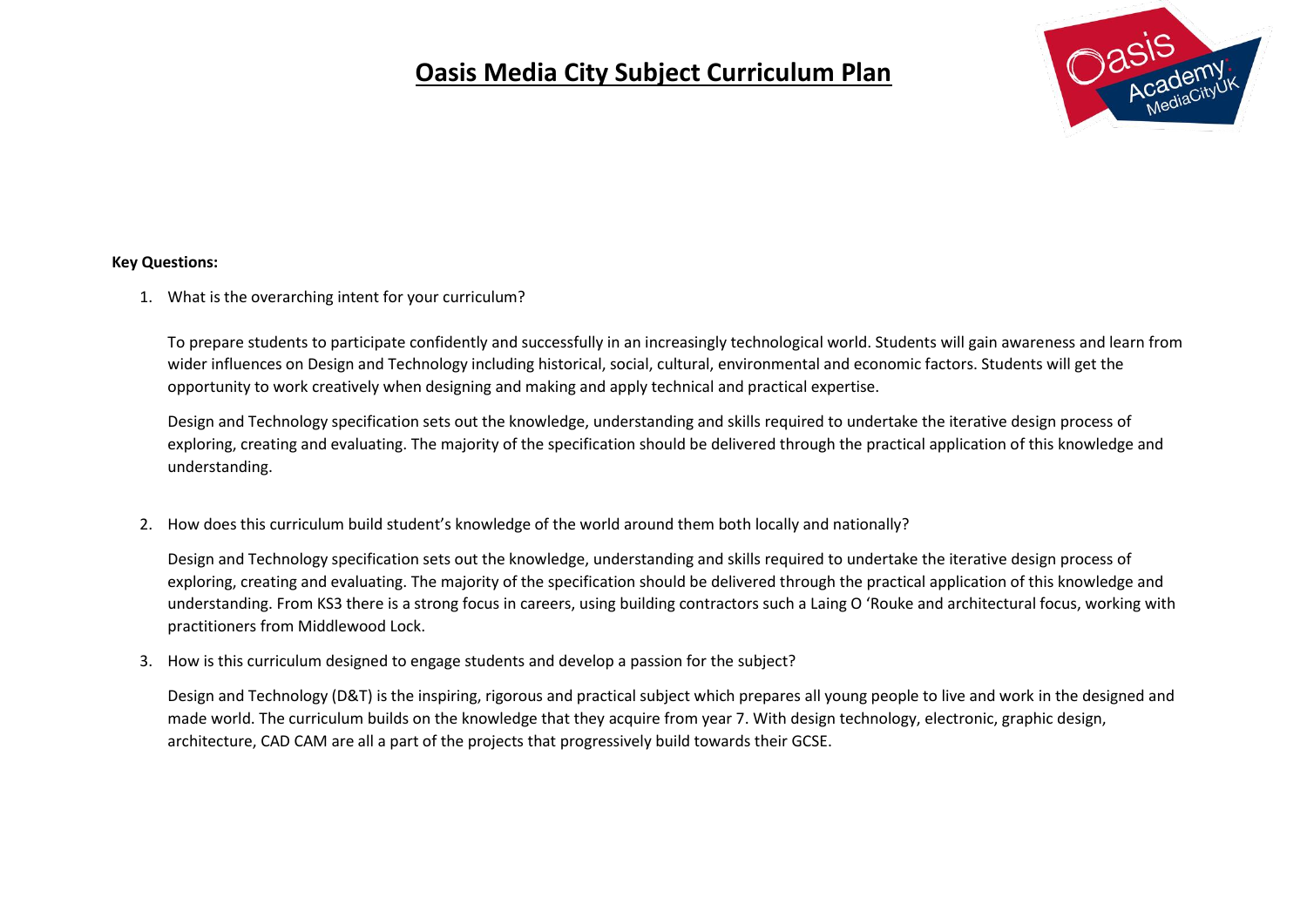

4. How does this curriculum cater for the needs of our students?

D&T is often one of a child's favourite subjects. Children like making decisions for themselves and doing practical work. They love creating products they can see, touch – and even taste – for themselves. They feel proud to have done so.

D&T brings learning to life. It is a motivating context for discovering literacy, mathematics, science, art, PSHE and ICT. Primary Design and Technology also provides a firm basis for later learning in the subject and a platform for developing skills in literacy and numeracy.

5. How is assessment used to improve learning?

Assessment focused on the NEA (coursework and practical) and the EA (Exam assessment) prep, similar to the KS4 GCSE format

6. What skills will students develop that can be used in other subject areas and beyond their school life?

Design and Technology is a practical and valuable subject. It enables children and young people to actively contribute to the creativity, culture, wealth and well-being of themselves, their community and their nation. It teaches how to take risks and so become more resourceful, innovative, enterprising and capable. Students develop a critical understanding of the impact of design and technology on daily life and the wider world. Additionally, it provides excellent opportunities for students to develop and apply value judgements of an aesthetic, economic, moral, social, and technical nature both in their own designing and when evaluating the work of others.

7. How is learning planned to progressively develop pupil's knowledge and understanding over time?

It leverages increasingly sophisticated resources, including dedicated teaching environments, manufacturing equipment and specialist teaching. As students progress through this phase, they may be given the opportunity to focus on specific aspects of the subject such as product design, engineering, systems and control, electronics, textiles and graphics. However, at its core is creativity and imagination.

8. How learning is sequenced over time to ensure students retain knowledge and are more successful at recalling?